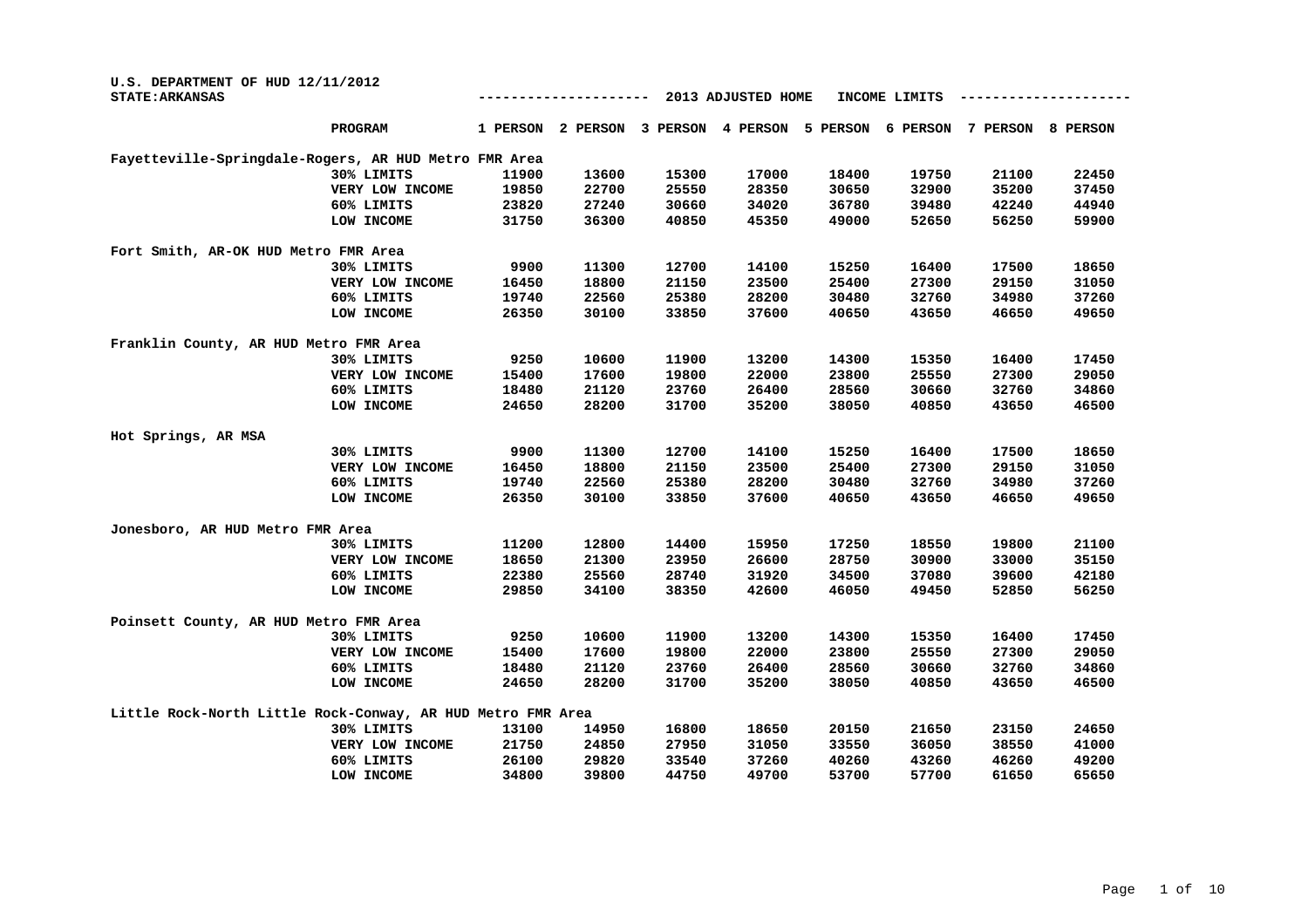| U.S. DEPARTMENT OF HUD 12/11/2012<br><b>STATE: ARKANSAS</b> |                 | 2013 ADJUSTED HOME<br>INCOME LIMITS |          |          |          |          |          |          |          |  |
|-------------------------------------------------------------|-----------------|-------------------------------------|----------|----------|----------|----------|----------|----------|----------|--|
|                                                             | PROGRAM         | 1 PERSON                            | 2 PERSON | 3 PERSON | 4 PERSON | 5 PERSON | 6 PERSON | 7 PERSON | 8 PERSON |  |
| Grant County, AR HUD Metro FMR Area                         |                 |                                     |          |          |          |          |          |          |          |  |
|                                                             | 30% LIMITS      | 13100                               | 15000    | 16850    | 18700    | 20200    | 21700    | 23200    | 24700    |  |
|                                                             | VERY LOW INCOME | 21850                               | 25000    | 28100    | 31200    | 33700    | 36200    | 38700    | 41200    |  |
|                                                             | 60% LIMITS      | 26220                               | 30000    | 33720    | 37440    | 40440    | 43440    | 46440    | 49440    |  |
|                                                             | LOW INCOME      | 34950                               | 39950    | 44950    | 49900    | 53900    | 57900    | 61900    | 65900    |  |
| Memphis, TN-MS-AR HUD Metro FMR Area                        |                 |                                     |          |          |          |          |          |          |          |  |
|                                                             | 30% LIMITS      | 12200                               | 13950    | 15700    | 17400    | 18800    | 20200    | 21600    | 23000    |  |
|                                                             | VERY LOW INCOME | 20300                               | 23200    | 26100    | 29000    | 31350    | 33650    | 36000    | 38300    |  |
|                                                             | 60% LIMITS      | 24360                               | 27840    | 31320    | 34800    | 37620    | 40380    | 43200    | 45960    |  |
|                                                             | LOW INCOME      | 32500                               | 37150    | 41800    | 46400    | 50150    | 53850    | 57550    | 61250    |  |
| Pine Bluff, AR MSA                                          |                 |                                     |          |          |          |          |          |          |          |  |
|                                                             | 30% LIMITS      | 9700                                | 11100    | 12500    | 13850    | 15000    | 16100    | 17200    | 18300    |  |
|                                                             | VERY LOW INCOME | 16150                               | 18450    | 20750    | 23050    | 24900    | 26750    | 28600    | 30450    |  |
|                                                             | 60% LIMITS      | 19380                               | 22140    | 24900    | 27660    | 29880    | 32100    | 34320    | 36540    |  |
|                                                             | LOW INCOME      | 25850                               | 29550    | 33250    | 36900    | 39900    | 42850    | 45800    | 48750    |  |
| Texarkana, TX-Texarkana, AR MSA                             |                 |                                     |          |          |          |          |          |          |          |  |
|                                                             | 30% LIMITS      | 11450                               | 13050    | 14700    | 16300    | 17650    | 18950    | 20250    | 21550    |  |
|                                                             | VERY LOW INCOME | 19050                               | 21800    | 24500    | 27200    | 29400    | 31600    | 33750    | 35950    |  |
|                                                             | 60% LIMITS      | 22860                               | 26160    | 29400    | 32640    | 35280    | 37920    | 40500    | 43140    |  |
|                                                             | LOW INCOME      | 30450                               | 34800    | 39150    | 43500    | 47000    | 50500    | 53950    | 57450    |  |
| Arkansas County, AR                                         |                 |                                     |          |          |          |          |          |          |          |  |
|                                                             | 30% LIMITS      | 10900                               | 12450    | 14000    | 15550    | 16800    | 18050    | 19300    | 20550    |  |
|                                                             | VERY LOW INCOME | 18150                               | 20750    | 23350    | 25900    | 28000    | 30050    | 32150    | 34200    |  |
|                                                             | 60% LIMITS      | 21780                               | 24900    | 28020    | 31080    | 33600    | 36060    | 38580    | 41040    |  |
|                                                             | LOW INCOME      | 29050                               | 33200    | 37350    | 41450    | 44800    | 48100    | 51400    | 54750    |  |
| Ashley County, AR                                           |                 |                                     |          |          |          |          |          |          |          |  |
|                                                             | 30% LIMITS      | 10150                               | 11600    | 13050    | 14500    | 15700    | 16850    | 18000    | 19150    |  |
|                                                             | VERY LOW INCOME | 16950                               | 19400    | 21800    | 24200    | 26150    | 28100    | 30050    | 31950    |  |
|                                                             | 60% LIMITS      | 20340                               | 23280    | 26160    | 29040    | 31380    | 33720    | 36060    | 38340    |  |
|                                                             | LOW INCOME      | 27100                               | 31000    | 34850    | 38700    | 41800    | 44900    | 48000    | 51100    |  |
| Baxter County, AR                                           |                 |                                     |          |          |          |          |          |          |          |  |
|                                                             | 30% LIMITS      | 9450                                | 10800    | 12150    | 13450    | 14550    | 15650    | 16700    | 17800    |  |
|                                                             | VERY LOW INCOME | 15700                               | 17950    | 20200    | 22400    | 24200    | 26000    | 27800    | 29600    |  |
|                                                             | 60% LIMITS      | 18840                               | 21540    | 24240    | 26880    | 29040    | 31200    | 33360    | 35520    |  |
|                                                             | LOW INCOME      | 25100                               | 28700    | 32300    | 35850    | 38750    | 41600    | 44500    | 47350    |  |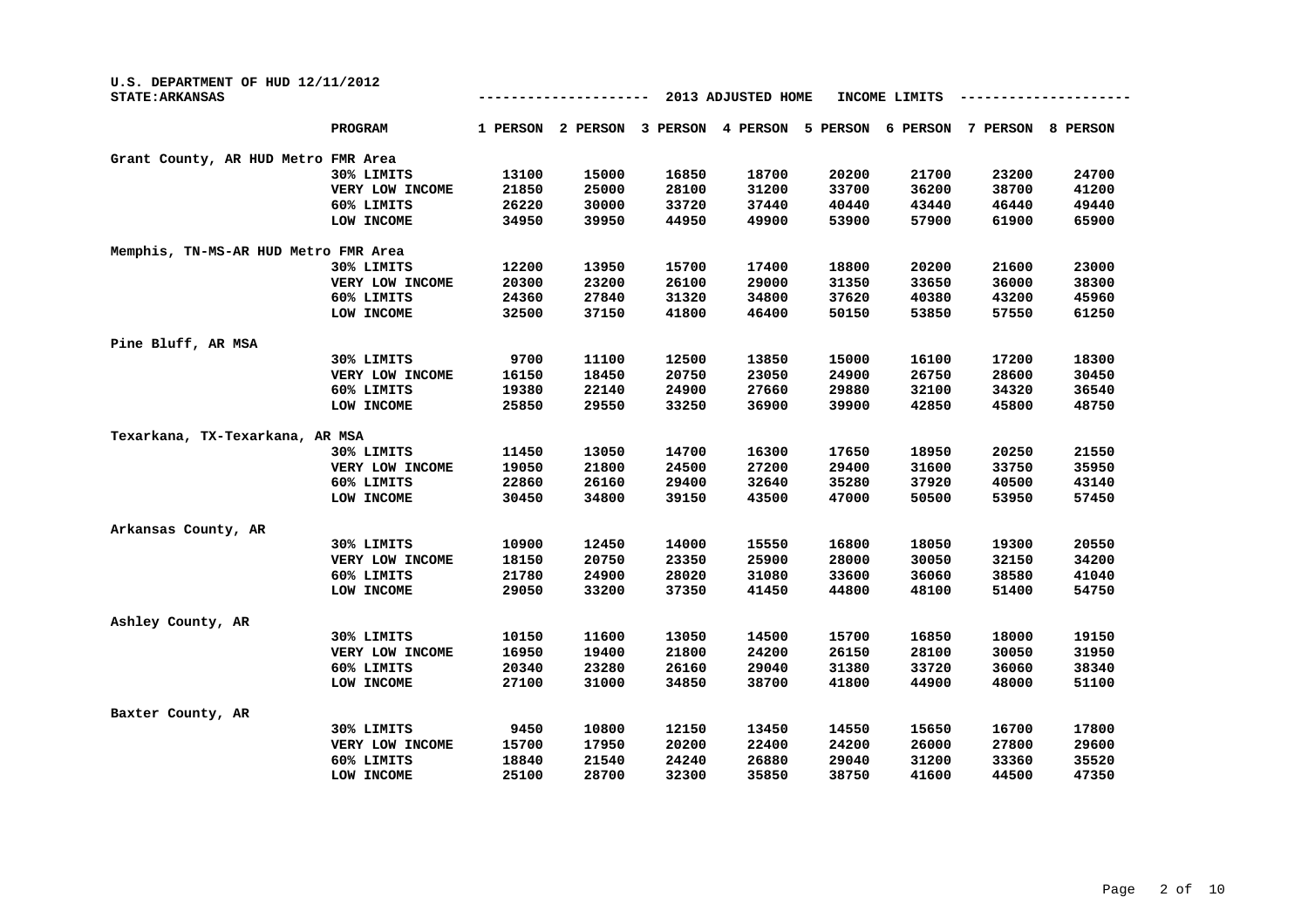| U.S. DEPARTMENT OF HUD 12/11/2012<br><b>STATE: ARKANSAS</b> |                 |          |          |          |          |          |          |          |          |
|-------------------------------------------------------------|-----------------|----------|----------|----------|----------|----------|----------|----------|----------|
|                                                             | PROGRAM         | 1 PERSON | 2 PERSON | 3 PERSON | 4 PERSON | 5 PERSON | 6 PERSON | 7 PERSON | 8 PERSON |
| Boone County, AR                                            |                 |          |          |          |          |          |          |          |          |
|                                                             | 30% LIMITS      | 10300    | 11750    | 13200    | 14650    | 15850    | 17000    | 18200    | 19350    |
|                                                             | VERY LOW INCOME | 17150    | 19600    | 22050    | 24450    | 26450    | 28400    | 30350    | 32300    |
|                                                             | 60% LIMITS      | 20580    | 23520    | 26460    | 29340    | 31740    | 34080    | 36420    | 38760    |
|                                                             | LOW INCOME      | 27400    | 31300    | 35200    | 39100    | 42250    | 45400    | 48500    | 51650    |
| Bradley County, AR                                          |                 |          |          |          |          |          |          |          |          |
|                                                             | 30% LIMITS      | 9250     | 10600    | 11900    | 13200    | 14300    | 15350    | 16400    | 17450    |
|                                                             | VERY LOW INCOME | 15400    | 17600    | 19800    | 22000    | 23800    | 25550    | 27300    | 29050    |
|                                                             | 60% LIMITS      | 18480    | 21120    | 23760    | 26400    | 28560    | 30660    | 32760    | 34860    |
|                                                             | LOW INCOME      | 24650    | 28200    | 31700    | 35200    | 38050    | 40850    | 43650    | 46500    |
| Calhoun County, AR                                          |                 |          |          |          |          |          |          |          |          |
|                                                             | 30% LIMITS      | 9250     | 10600    | 11900    | 13200    | 14300    | 15350    | 16400    | 17450    |
|                                                             | VERY LOW INCOME | 15400    | 17600    | 19800    | 22000    | 23800    | 25550    | 27300    | 29050    |
|                                                             | 60% LIMITS      | 18480    | 21120    | 23760    | 26400    | 28560    | 30660    | 32760    | 34860    |
|                                                             | LOW INCOME      | 24650    | 28200    | 31700    | 35200    | 38050    | 40850    | 43650    | 46500    |
| Carroll County, AR                                          |                 |          |          |          |          |          |          |          |          |
|                                                             | 30% LIMITS      | 9400     | 10750    | 12100    | 13400    | 14500    | 15550    | 16650    | 17700    |
|                                                             | VERY LOW INCOME | 15650    | 17900    | 20150    | 22350    | 24150    | 25950    | 27750    | 29550    |
|                                                             | 60% LIMITS      | 18780    | 21480    | 24180    | 26820    | 28980    | 31140    | 33300    | 35460    |
|                                                             | LOW INCOME      | 25050    | 28600    | 32200    | 35750    | 38650    | 41500    | 44350    | 47200    |
| Chicot County, AR                                           |                 |          |          |          |          |          |          |          |          |
|                                                             | 30% LIMITS      | 9250     | 10600    | 11900    | 13200    | 14300    | 15350    | 16400    | 17450    |
|                                                             | VERY LOW INCOME | 15400    | 17600    | 19800    | 22000    | 23800    | 25550    | 27300    | 29050    |
|                                                             | 60% LIMITS      | 18480    | 21120    | 23760    | 26400    | 28560    | 30660    | 32760    | 34860    |
|                                                             | LOW INCOME      | 24650    | 28200    | 31700    | 35200    | 38050    | 40850    | 43650    | 46500    |
| Clark County, AR                                            |                 |          |          |          |          |          |          |          |          |
|                                                             | 30% LIMITS      | 10150    | 11600    | 13050    | 14450    | 15650    | 16800    | 17950    | 19100    |
|                                                             | VERY LOW INCOME | 16900    | 19300    | 21700    | 24100    | 26050    | 28000    | 29900    | 31850    |
|                                                             | 60% LIMITS      | 20280    | 23160    | 26040    | 28920    | 31260    | 33600    | 35880    | 38220    |
|                                                             | LOW INCOME      | 27000    | 30850    | 34700    | 38550    | 41650    | 44750    | 47850    | 50900    |
| Clay County, AR                                             |                 |          |          |          |          |          |          |          |          |
|                                                             | 30% LIMITS      | 9250     | 10600    | 11900    | 13200    | 14300    | 15350    | 16400    | 17450    |
|                                                             | VERY LOW INCOME | 15400    | 17600    | 19800    | 22000    | 23800    | 25550    | 27300    | 29050    |
|                                                             | 60% LIMITS      | 18480    | 21120    | 23760    | 26400    | 28560    | 30660    | 32760    | 34860    |
|                                                             | LOW INCOME      | 24650    | 28200    | 31700    | 35200    | 38050    | 40850    | 43650    | 46500    |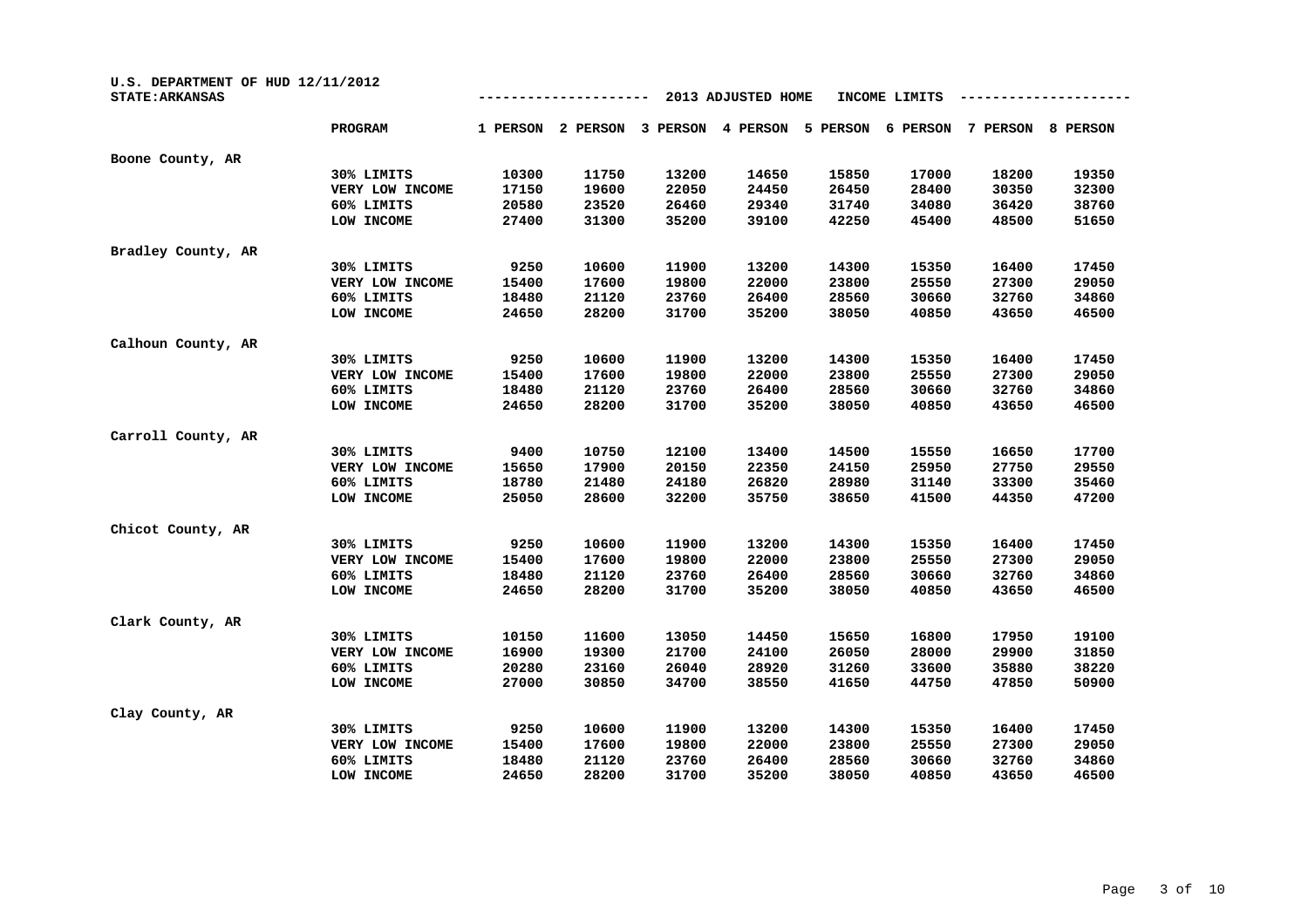| U.S. DEPARTMENT OF HUD 12/11/2012<br><b>STATE: ARKANSAS</b> | 2013 ADJUSTED HOME<br>INCOME LIMITS |          |          |          |          |          |          |          |          |
|-------------------------------------------------------------|-------------------------------------|----------|----------|----------|----------|----------|----------|----------|----------|
|                                                             | PROGRAM                             | 1 PERSON | 2 PERSON | 3 PERSON | 4 PERSON | 5 PERSON | 6 PERSON | 7 PERSON | 8 PERSON |
| Cleburne County, AR                                         |                                     |          |          |          |          |          |          |          |          |
|                                                             | 30% LIMITS                          | 10050    | 11450    | 12900    | 14300    | 15450    | 16600    | 17750    | 18900    |
|                                                             | VERY LOW INCOME                     | 16700    | 19100    | 21500    | 23850    | 25800    | 27700    | 29600    | 31500    |
|                                                             | 60% LIMITS                          | 20040    | 22920    | 25800    | 28620    | 30960    | 33240    | 35520    | 37800    |
|                                                             | LOW INCOME                          | 26750    | 30550    | 34350    | 38150    | 41250    | 44300    | 47350    | 50400    |
| Columbia County, AR                                         |                                     |          |          |          |          |          |          |          |          |
|                                                             | 30% LIMITS                          | 10500    | 12000    | 13500    | 14950    | 16150    | 17350    | 18550    | 19750    |
|                                                             | VERY LOW INCOME                     | 17450    | 19950    | 22450    | 24900    | 26900    | 28900    | 30900    | 32900    |
|                                                             | 60% LIMITS                          | 20940    | 23940    | 26940    | 29880    | 32280    | 34680    | 37080    | 39480    |
|                                                             | LOW INCOME                          | 27900    | 31900    | 35900    | 39850    | 43050    | 46250    | 49450    | 52650    |
| Conway County, AR                                           |                                     |          |          |          |          |          |          |          |          |
|                                                             | 30% LIMITS                          | 10750    | 12300    | 13850    | 15350    | 16600    | 17850    | 19050    | 20300    |
|                                                             | VERY LOW INCOME                     | 17900    | 20450    | 23000    | 25550    | 27600    | 29650    | 31700    | 33750    |
|                                                             | 60% LIMITS                          | 21480    | 24540    | 27600    | 30660    | 33120    | 35580    | 38040    | 40500    |
|                                                             | LOW INCOME                          | 28650    | 32750    | 36850    | 40900    | 44200    | 47450    | 50750    | 54000    |
| Cross County, AR                                            |                                     |          |          |          |          |          |          |          |          |
|                                                             | 30% LIMITS                          | 10200    | 11650    | 13100    | 14550    | 15750    | 16900    | 18050    | 19250    |
|                                                             | VERY LOW INCOME                     | 17000    | 19400    | 21850    | 24250    | 26200    | 28150    | 30100    | 32050    |
|                                                             | 60% LIMITS                          | 20400    | 23280    | 26220    | 29100    | 31440    | 33780    | 36120    | 38460    |
|                                                             | LOW INCOME                          | 27150    | 31000    | 34900    | 38750    | 41850    | 44950    | 48050    | 51150    |
| Dallas County, AR                                           |                                     |          |          |          |          |          |          |          |          |
|                                                             | 30% LIMITS                          | 9250     | 10600    | 11900    | 13200    | 14300    | 15350    | 16400    | 17450    |
|                                                             | VERY LOW INCOME                     | 15400    | 17600    | 19800    | 22000    | 23800    | 25550    | 27300    | 29050    |
|                                                             | 60% LIMITS                          | 18480    | 21120    | 23760    | 26400    | 28560    | 30660    | 32760    | 34860    |
|                                                             | LOW INCOME                          | 24650    | 28200    | 31700    | 35200    | 38050    | 40850    | 43650    | 46500    |
| Desha County, AR                                            |                                     |          |          |          |          |          |          |          |          |
|                                                             | 30% LIMITS                          | 9250     | 10600    | 11900    | 13200    | 14300    | 15350    | 16400    | 17450    |
|                                                             | VERY LOW INCOME                     | 15400    | 17600    | 19800    | 22000    | 23800    | 25550    | 27300    | 29050    |
|                                                             | 60% LIMITS                          | 18480    | 21120    | 23760    | 26400    | 28560    | 30660    | 32760    | 34860    |
|                                                             | LOW INCOME                          | 24650    | 28200    | 31700    | 35200    | 38050    | 40850    | 43650    | 46500    |
| Drew County, AR                                             |                                     |          |          |          |          |          |          |          |          |
|                                                             | 30% LIMITS                          | 10000    | 11400    | 12850    | 14250    | 15400    | 16550    | 17700    | 18850    |
|                                                             | VERY LOW INCOME                     | 16650    | 19000    | 21400    | 23750    | 25650    | 27550    | 29450    | 31350    |
|                                                             | 60% LIMITS                          | 19980    | 22800    | 25680    | 28500    | 30780    | 33060    | 35340    | 37620    |
|                                                             | LOW INCOME                          | 26600    | 30400    | 34200    | 38000    | 41050    | 44100    | 47150    | 50200    |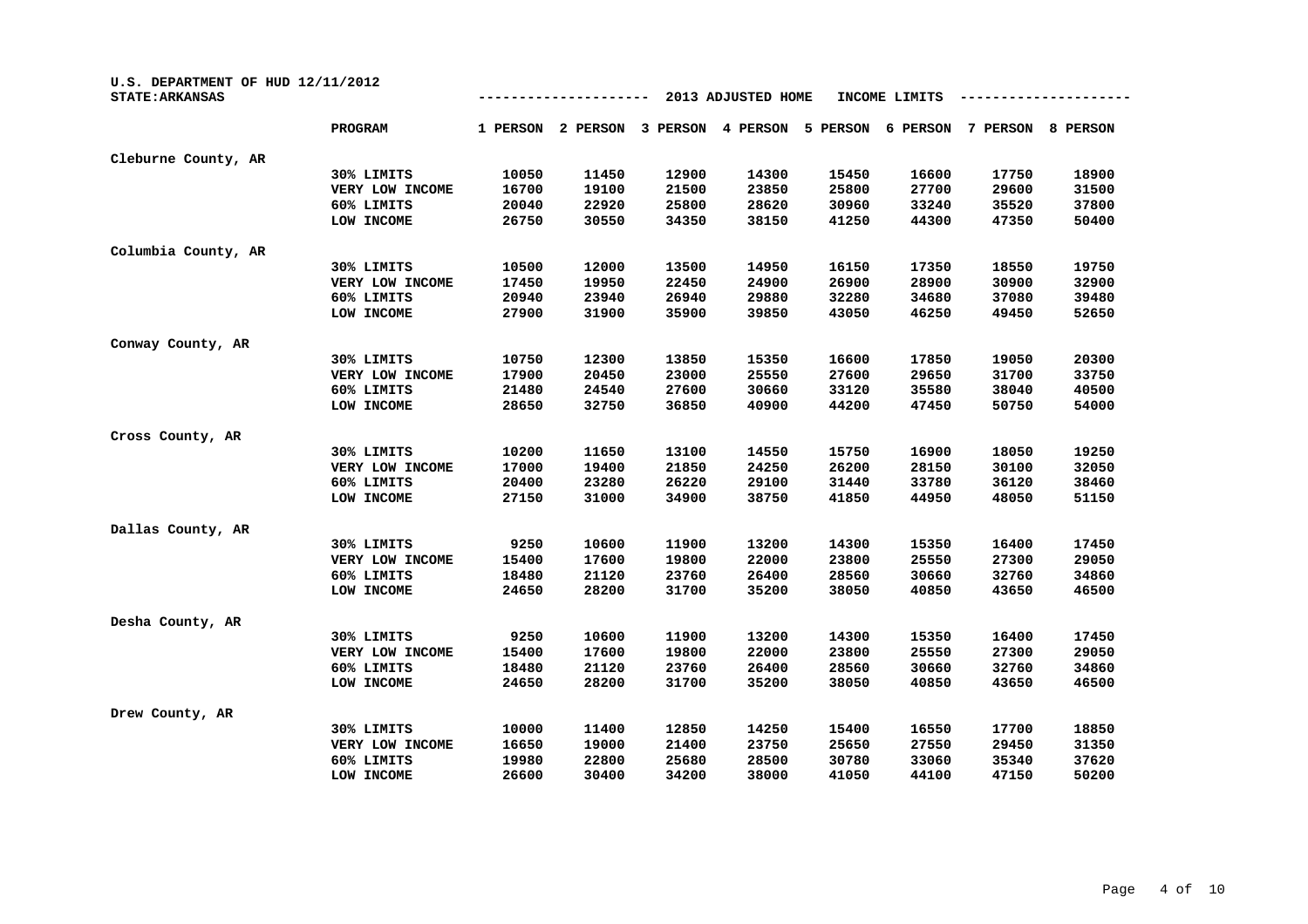| U.S. DEPARTMENT OF HUD 12/11/2012<br><b>STATE: ARKANSAS</b> |                 |          |          | INCOME LIMITS |          |          |          |          |          |
|-------------------------------------------------------------|-----------------|----------|----------|---------------|----------|----------|----------|----------|----------|
|                                                             | PROGRAM         | 1 PERSON | 2 PERSON | 3 PERSON      | 4 PERSON | 5 PERSON | 6 PERSON | 7 PERSON | 8 PERSON |
| Fulton County, AR                                           |                 |          |          |               |          |          |          |          |          |
|                                                             | 30% LIMITS      | 9250     | 10600    | 11900         | 13200    | 14300    | 15350    | 16400    | 17450    |
|                                                             | VERY LOW INCOME | 15400    | 17600    | 19800         | 22000    | 23800    | 25550    | 27300    | 29050    |
|                                                             | 60% LIMITS      | 18480    | 21120    | 23760         | 26400    | 28560    | 30660    | 32760    | 34860    |
|                                                             | LOW INCOME      | 24650    | 28200    | 31700         | 35200    | 38050    | 40850    | 43650    | 46500    |
| Greene County, AR                                           |                 |          |          |               |          |          |          |          |          |
|                                                             | 30% LIMITS      | 10250    | 11700    | 13150         | 14600    | 15800    | 16950    | 18150    | 19300    |
|                                                             | VERY LOW INCOME | 17050    | 19500    | 21950         | 24350    | 26300    | 28250    | 30200    | 32150    |
|                                                             | 60% LIMITS      | 20460    | 23400    | 26340         | 29220    | 31560    | 33900    | 36240    | 38580    |
|                                                             | LOW INCOME      | 27300    | 31200    | 35100         | 38950    | 42100    | 45200    | 48300    | 51450    |
| Hempstead County, AR                                        |                 |          |          |               |          |          |          |          |          |
|                                                             | 30% LIMITS      | 9350     | 10650    | 12000         | 13300    | 14400    | 15450    | 16500    | 17600    |
|                                                             | VERY LOW INCOME | 15550    | 17800    | 20000         | 22200    | 24000    | 25800    | 27550    | 29350    |
|                                                             | 60% LIMITS      | 18660    | 21360    | 24000         | 26640    | 28800    | 30960    | 33060    | 35220    |
|                                                             | LOW INCOME      | 24850    | 28400    | 31950         | 35500    | 38350    | 41200    | 44050    | 46900    |
| Hot Spring County, AR                                       |                 |          |          |               |          |          |          |          |          |
|                                                             | 30% LIMITS      | 10300    | 11800    | 13250         | 14700    | 15900    | 17100    | 18250    | 19450    |
|                                                             | VERY LOW INCOME | 17150    | 19600    | 22050         | 24500    | 26500    | 28450    | 30400    | 32350    |
|                                                             | 60% LIMITS      | 20580    | 23520    | 26460         | 29400    | 31800    | 34140    | 36480    | 38820    |
|                                                             | LOW INCOME      | 27450    | 31400    | 35300         | 39200    | 42350    | 45500    | 48650    | 51750    |
| Howard County, AR                                           |                 |          |          |               |          |          |          |          |          |
|                                                             | 30% LIMITS      | 9250     | 10600    | 11900         | 13200    | 14300    | 15350    | 16400    | 17450    |
|                                                             | VERY LOW INCOME | 15400    | 17600    | 19800         | 22000    | 23800    | 25550    | 27300    | 29050    |
|                                                             | 60% LIMITS      | 18480    | 21120    | 23760         | 26400    | 28560    | 30660    | 32760    | 34860    |
|                                                             | LOW INCOME      | 24650    | 28200    | 31700         | 35200    | 38050    | 40850    | 43650    | 46500    |
| Independence County, AR                                     |                 |          |          |               |          |          |          |          |          |
|                                                             | 30% LIMITS      | 9800     | 11200    | 12600         | 13950    | 15100    | 16200    | 17300    | 18450    |
|                                                             | VERY LOW INCOME | 16300    | 18600    | 20950         | 23250    | 25150    | 27000    | 28850    | 30700    |
|                                                             | 60% LIMITS      | 19560    | 22320    | 25140         | 27900    | 30180    | 32400    | 34620    | 36840    |
|                                                             | LOW INCOME      | 26050    | 29800    | 33500         | 37200    | 40200    | 43200    | 46150    | 49150    |
| Izard County, AR                                            |                 |          |          |               |          |          |          |          |          |
|                                                             | 30% LIMITS      | 9250     | 10600    | 11900         | 13200    | 14300    | 15350    | 16400    | 17450    |
|                                                             | VERY LOW INCOME | 15400    | 17600    | 19800         | 22000    | 23800    | 25550    | 27300    | 29050    |
|                                                             | 60% LIMITS      | 18480    | 21120    | 23760         | 26400    | 28560    | 30660    | 32760    | 34860    |
|                                                             | LOW INCOME      | 24650    | 28200    | 31700         | 35200    | 38050    | 40850    | 43650    | 46500    |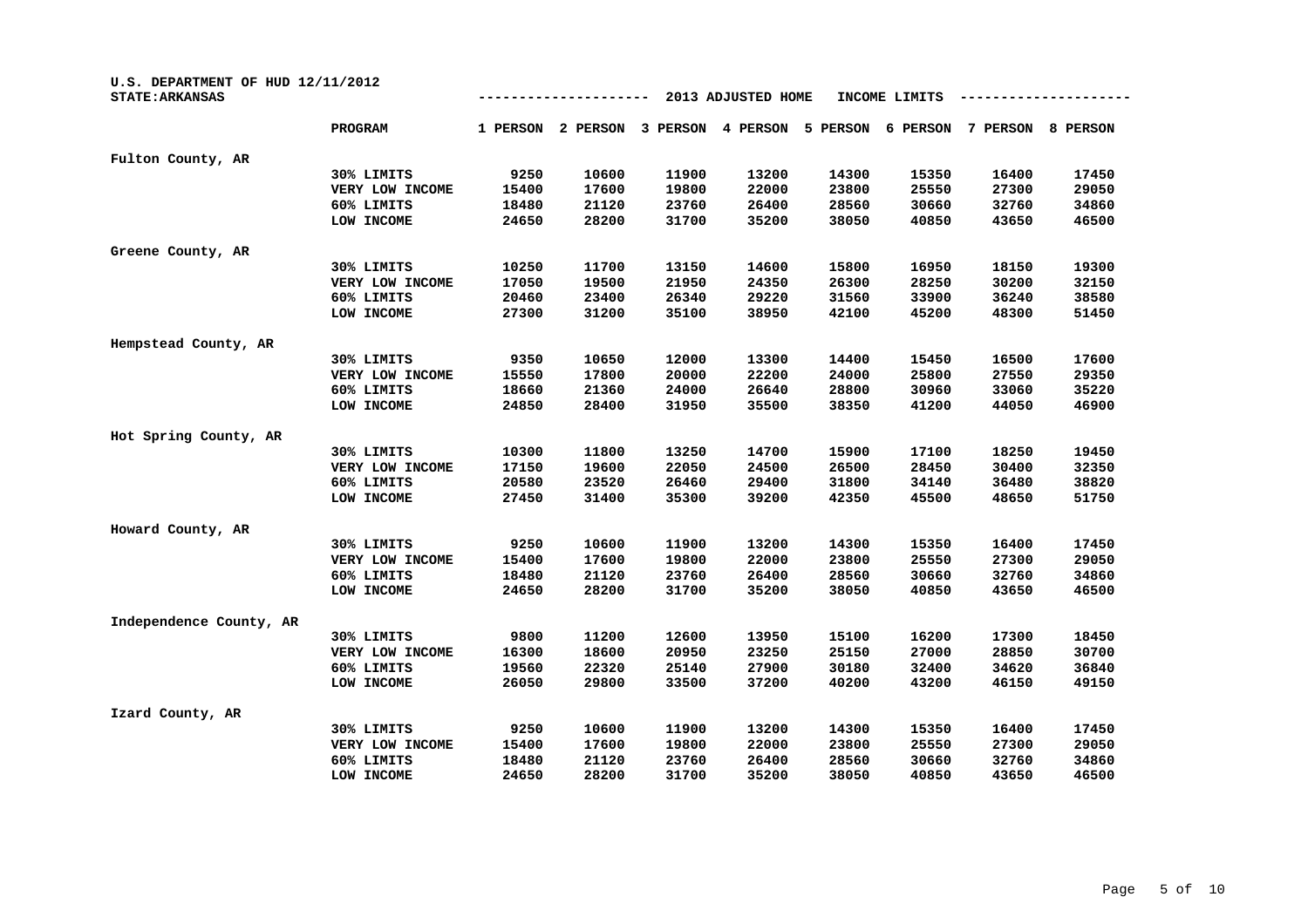| U.S. DEPARTMENT OF HUD 12/11/2012<br><b>STATE: ARKANSAS</b> |                 |          |          |          | 2013 ADJUSTED HOME |          | INCOME LIMITS |          |                 |
|-------------------------------------------------------------|-----------------|----------|----------|----------|--------------------|----------|---------------|----------|-----------------|
|                                                             | PROGRAM         | 1 PERSON | 2 PERSON | 3 PERSON | 4 PERSON           | 5 PERSON | 6 PERSON      | 7 PERSON | <b>8 PERSON</b> |
| Jackson County, AR                                          |                 |          |          |          |                    |          |               |          |                 |
|                                                             | 30% LIMITS      | 9250     | 10600    | 11900    | 13200              | 14300    | 15350         | 16400    | 17450           |
|                                                             | VERY LOW INCOME | 15400    | 17600    | 19800    | 22000              | 23800    | 25550         | 27300    | 29050           |
|                                                             | 60% LIMITS      | 18480    | 21120    | 23760    | 26400              | 28560    | 30660         | 32760    | 34860           |
|                                                             | LOW INCOME      | 24650    | 28200    | 31700    | 35200              | 38050    | 40850         | 43650    | 46500           |
| Johnson County, AR                                          |                 |          |          |          |                    |          |               |          |                 |
|                                                             | 30% LIMITS      | 9250     | 10600    | 11900    | 13200              | 14300    | 15350         | 16400    | 17450           |
|                                                             | VERY LOW INCOME | 15400    | 17600    | 19800    | 22000              | 23800    | 25550         | 27300    | 29050           |
|                                                             | 60% LIMITS      | 18480    | 21120    | 23760    | 26400              | 28560    | 30660         | 32760    | 34860           |
|                                                             | LOW INCOME      | 24650    | 28200    | 31700    | 35200              | 38050    | 40850         | 43650    | 46500           |
| Lafayette County, AR                                        |                 |          |          |          |                    |          |               |          |                 |
|                                                             | 30% LIMITS      | 9250     | 10600    | 11900    | 13200              | 14300    | 15350         | 16400    | 17450           |
|                                                             | VERY LOW INCOME | 15400    | 17600    | 19800    | 22000              | 23800    | 25550         | 27300    | 29050           |
|                                                             | 60% LIMITS      | 18480    | 21120    | 23760    | 26400              | 28560    | 30660         | 32760    | 34860           |
|                                                             | LOW INCOME      | 24650    | 28200    | 31700    | 35200              | 38050    | 40850         | 43650    | 46500           |
| Lawrence County, AR                                         |                 |          |          |          |                    |          |               |          |                 |
|                                                             | 30% LIMITS      | 9250     | 10600    | 11900    | 13200              | 14300    | 15350         | 16400    | 17450           |
|                                                             | VERY LOW INCOME | 15400    | 17600    | 19800    | 22000              | 23800    | 25550         | 27300    | 29050           |
|                                                             | 60% LIMITS      | 18480    | 21120    | 23760    | 26400              | 28560    | 30660         | 32760    | 34860           |
|                                                             | LOW INCOME      | 24650    | 28200    | 31700    | 35200              | 38050    | 40850         | 43650    | 46500           |
| Lee County, AR                                              |                 |          |          |          |                    |          |               |          |                 |
|                                                             | 30% LIMITS      | 9250     | 10600    | 11900    | 13200              | 14300    | 15350         | 16400    | 17450           |
|                                                             | VERY LOW INCOME | 15400    | 17600    | 19800    | 22000              | 23800    | 25550         | 27300    | 29050           |
|                                                             | 60% LIMITS      | 18480    | 21120    | 23760    | 26400              | 28560    | 30660         | 32760    | 34860           |
|                                                             | LOW INCOME      | 24650    | 28200    | 31700    | 35200              | 38050    | 40850         | 43650    | 46500           |
| Little River County, AR                                     |                 |          |          |          |                    |          |               |          |                 |
|                                                             | 30% LIMITS      | 10150    | 11600    | 13050    | 14450              | 15650    | 16800         | 17950    | 19100           |
|                                                             | VERY LOW INCOME | 16900    | 19300    | 21700    | 24100              | 26050    | 28000         | 29900    | 31850           |
|                                                             | 60% LIMITS      | 20280    | 23160    | 26040    | 28920              | 31260    | 33600         | 35880    | 38220           |
|                                                             | LOW INCOME      | 27000    | 30850    | 34700    | 38550              | 41650    | 44750         | 47850    | 50900           |
| Logan County, AR                                            |                 |          |          |          |                    |          |               |          |                 |
|                                                             | 30% LIMITS      | 10500    | 12000    | 13500    | 15000              | 16200    | 17400         | 18600    | 19800           |
|                                                             | VERY LOW INCOME | 17500    | 20000    | 22500    | 25000              | 27000    | 29000         | 31000    | 33000           |
|                                                             | 60% LIMITS      | 21000    | 24000    | 27000    | 30000              | 32400    | 34800         | 37200    | 39600           |
|                                                             | LOW INCOME      | 28000    | 32000    | 36000    | 40000              | 43200    | 46400         | 49600    | 52800           |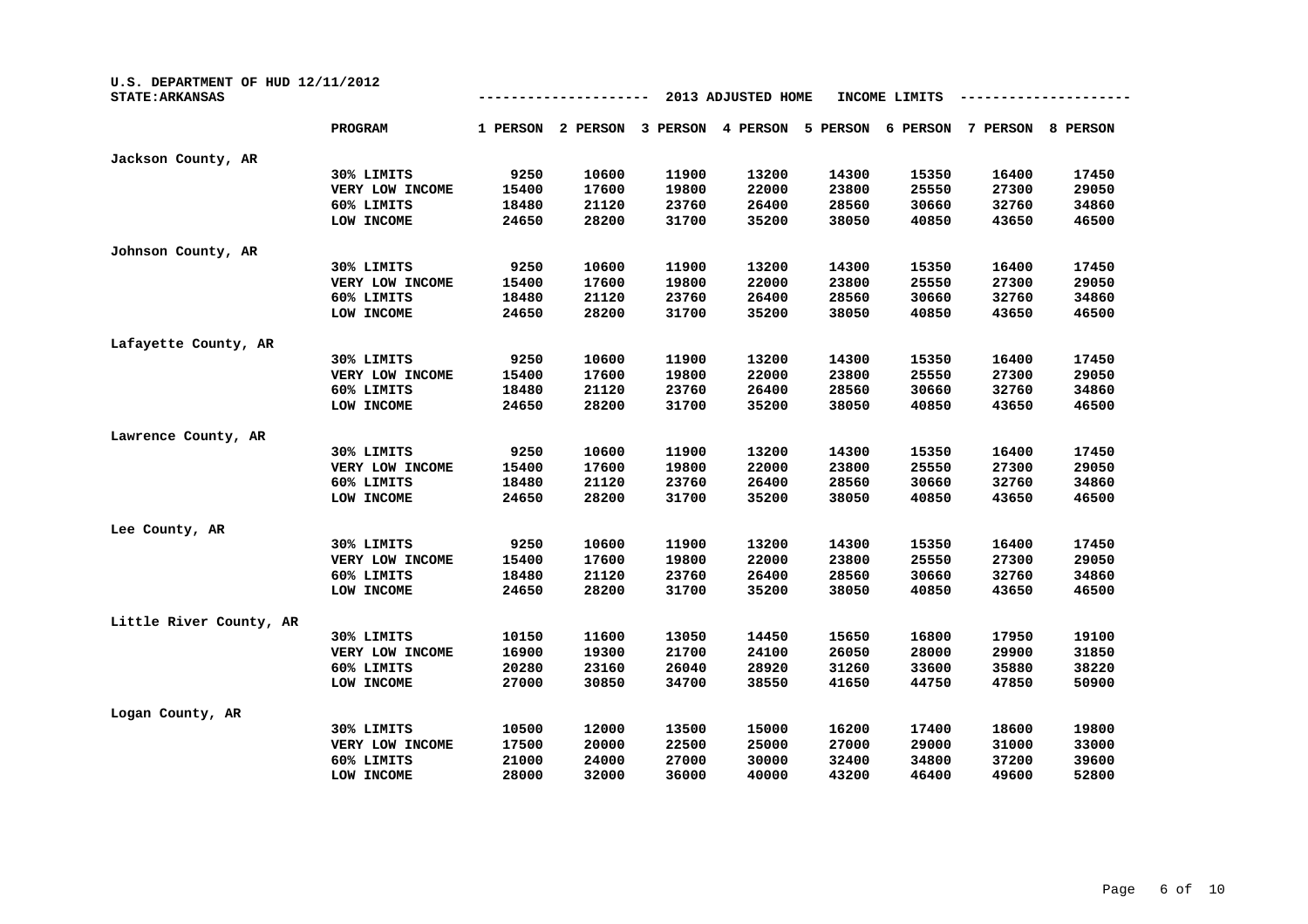| U.S. DEPARTMENT OF HUD 12/11/2012<br><b>STATE: ARKANSAS</b> |                 |          |          | INCOME LIMITS |          |          |          |          |          |
|-------------------------------------------------------------|-----------------|----------|----------|---------------|----------|----------|----------|----------|----------|
|                                                             | PROGRAM         | 1 PERSON | 2 PERSON | 3 PERSON      | 4 PERSON | 5 PERSON | 6 PERSON | 7 PERSON | 8 PERSON |
| Marion County, AR                                           |                 |          |          |               |          |          |          |          |          |
|                                                             | 30% LIMITS      | 9250     | 10600    | 11900         | 13200    | 14300    | 15350    | 16400    | 17450    |
|                                                             | VERY LOW INCOME | 15400    | 17600    | 19800         | 22000    | 23800    | 25550    | 27300    | 29050    |
|                                                             | 60% LIMITS      | 18480    | 21120    | 23760         | 26400    | 28560    | 30660    | 32760    | 34860    |
|                                                             | LOW INCOME      | 24650    | 28200    | 31700         | 35200    | 38050    | 40850    | 43650    | 46500    |
| Mississippi County, AR                                      |                 |          |          |               |          |          |          |          |          |
|                                                             | 30% LIMITS      | 9250     | 10600    | 11900         | 13200    | 14300    | 15350    | 16400    | 17450    |
|                                                             | VERY LOW INCOME | 15400    | 17600    | 19800         | 22000    | 23800    | 25550    | 27300    | 29050    |
|                                                             | 60% LIMITS      | 18480    | 21120    | 23760         | 26400    | 28560    | 30660    | 32760    | 34860    |
|                                                             | LOW INCOME      | 24650    | 28200    | 31700         | 35200    | 38050    | 40850    | 43650    | 46500    |
| Monroe County, AR                                           |                 |          |          |               |          |          |          |          |          |
|                                                             | 30% LIMITS      | 9250     | 10600    | 11900         | 13200    | 14300    | 15350    | 16400    | 17450    |
|                                                             | VERY LOW INCOME | 15400    | 17600    | 19800         | 22000    | 23800    | 25550    | 27300    | 29050    |
|                                                             | 60% LIMITS      | 18480    | 21120    | 23760         | 26400    | 28560    | 30660    | 32760    | 34860    |
|                                                             | LOW INCOME      | 24650    | 28200    | 31700         | 35200    | 38050    | 40850    | 43650    | 46500    |
| Montgomery County, AR                                       |                 |          |          |               |          |          |          |          |          |
|                                                             | 30% LIMITS      | 9700     | 11050    | 12450         | 13800    | 14950    | 16050    | 17150    | 18250    |
|                                                             | VERY LOW INCOME | 16100    | 18400    | 20700         | 23000    | 24850    | 26700    | 28550    | 30400    |
|                                                             | 60% LIMITS      | 19320    | 22080    | 24840         | 27600    | 29820    | 32040    | 34260    | 36480    |
|                                                             | LOW INCOME      | 25800    | 29450    | 33150         | 36800    | 39750    | 42700    | 45650    | 48600    |
| Nevada County, AR                                           |                 |          |          |               |          |          |          |          |          |
|                                                             | 30% LIMITS      | 10450    | 11950    | 13450         | 14900    | 16100    | 17300    | 18500    | 19700    |
|                                                             | VERY LOW INCOME | 17400    | 19850    | 22350         | 24800    | 26800    | 28800    | 30800    | 32750    |
|                                                             | 60% LIMITS      | 20880    | 23820    | 26820         | 29760    | 32160    | 34560    | 36960    | 39300    |
|                                                             | LOW INCOME      | 27800    | 31800    | 35750         | 39700    | 42900    | 46100    | 49250    | 52450    |
| Newton County, AR                                           |                 |          |          |               |          |          |          |          |          |
|                                                             | 30% LIMITS      | 9250     | 10600    | 11900         | 13200    | 14300    | 15350    | 16400    | 17450    |
|                                                             | VERY LOW INCOME | 15400    | 17600    | 19800         | 22000    | 23800    | 25550    | 27300    | 29050    |
|                                                             | 60% LIMITS      | 18480    | 21120    | 23760         | 26400    | 28560    | 30660    | 32760    | 34860    |
|                                                             | LOW INCOME      | 24650    | 28200    | 31700         | 35200    | 38050    | 40850    | 43650    | 46500    |
| Ouachita County, AR                                         |                 |          |          |               |          |          |          |          |          |
|                                                             | 30% LIMITS      | 9600     | 10950    | 12300         | 13650    | 14750    | 15850    | 16950    | 18050    |
|                                                             | VERY LOW INCOME | 15950    | 18200    | 20500         | 22750    | 24600    | 26400    | 28250    | 30050    |
|                                                             | 60% LIMITS      | 19140    | 21840    | 24600         | 27300    | 29520    | 31680    | 33900    | 36060    |
|                                                             | LOW INCOME      | 25500    | 29150    | 32800         | 36400    | 39350    | 42250    | 45150    | 48050    |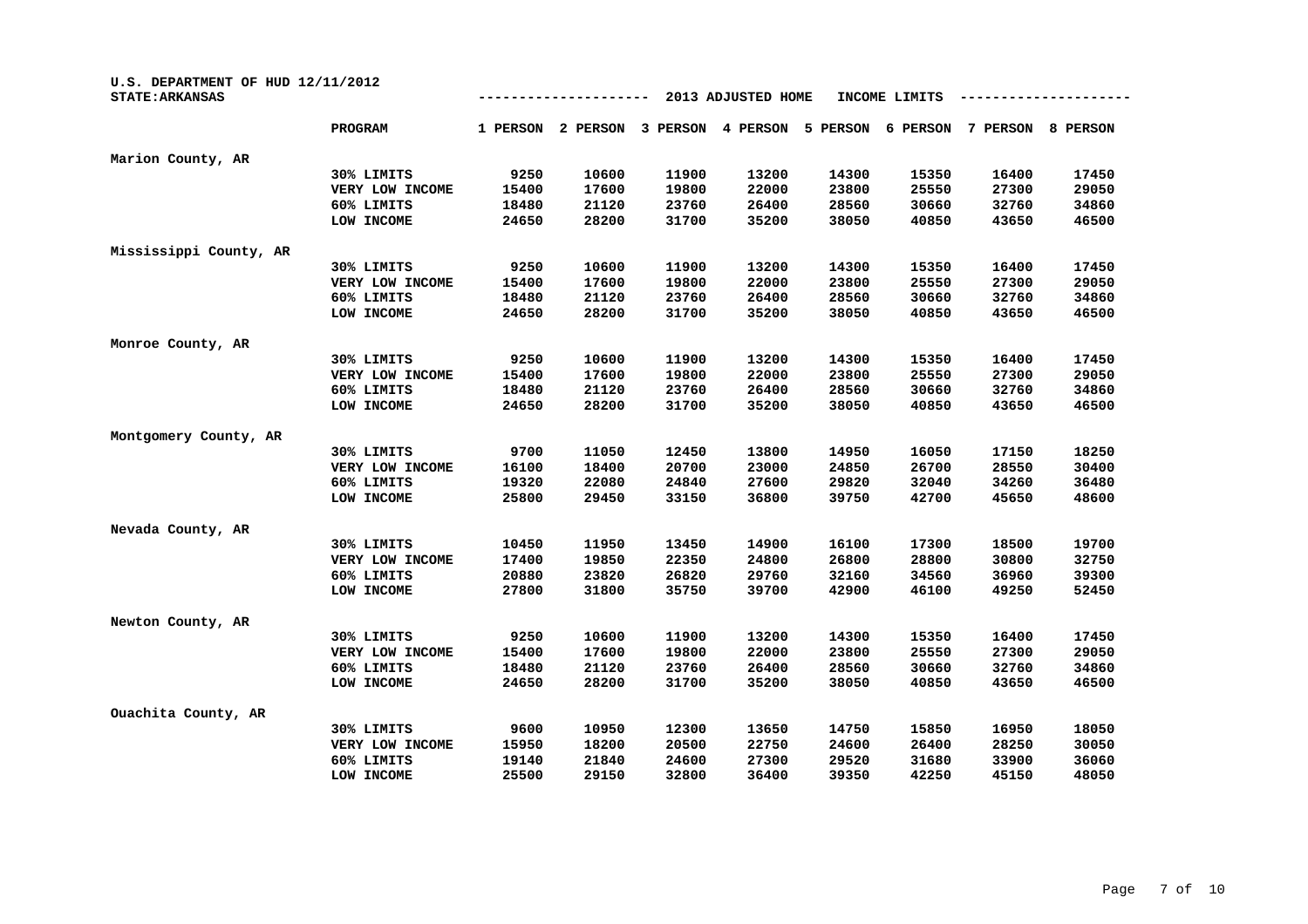| U.S. DEPARTMENT OF HUD 12/11/2012<br><b>STATE: ARKANSAS</b> | 2013 ADJUSTED HOME<br>INCOME LIMITS |          |          |          |          |          |          |          |          |  |
|-------------------------------------------------------------|-------------------------------------|----------|----------|----------|----------|----------|----------|----------|----------|--|
|                                                             | <b>PROGRAM</b>                      | 1 PERSON | 2 PERSON | 3 PERSON | 4 PERSON | 5 PERSON | 6 PERSON | 7 PERSON | 8 PERSON |  |
| Phillips County, AR                                         |                                     |          |          |          |          |          |          |          |          |  |
|                                                             | 30% LIMITS                          | 9250     | 10600    | 11900    | 13200    | 14300    | 15350    | 16400    | 17450    |  |
|                                                             | VERY LOW INCOME                     | 15400    | 17600    | 19800    | 22000    | 23800    | 25550    | 27300    | 29050    |  |
|                                                             | 60% LIMITS                          | 18480    | 21120    | 23760    | 26400    | 28560    | 30660    | 32760    | 34860    |  |
|                                                             | LOW INCOME                          | 24650    | 28200    | 31700    | 35200    | 38050    | 40850    | 43650    | 46500    |  |
| Pike County, AR                                             |                                     |          |          |          |          |          |          |          |          |  |
|                                                             | 30% LIMITS                          | 9250     | 10600    | 11900    | 13200    | 14300    | 15350    | 16400    | 17450    |  |
|                                                             | VERY LOW INCOME                     | 15400    | 17600    | 19800    | 22000    | 23800    | 25550    | 27300    | 29050    |  |
|                                                             | 60% LIMITS                          | 18480    | 21120    | 23760    | 26400    | 28560    | 30660    | 32760    | 34860    |  |
|                                                             | LOW INCOME                          | 24650    | 28200    | 31700    | 35200    | 38050    | 40850    | 43650    | 46500    |  |
| Polk County, AR                                             |                                     |          |          |          |          |          |          |          |          |  |
|                                                             | 30% LIMITS                          | 9250     | 10600    | 11900    | 13200    | 14300    | 15350    | 16400    | 17450    |  |
|                                                             | VERY LOW INCOME                     | 15400    | 17600    | 19800    | 22000    | 23800    | 25550    | 27300    | 29050    |  |
|                                                             | 60% LIMITS                          | 18480    | 21120    | 23760    | 26400    | 28560    | 30660    | 32760    | 34860    |  |
|                                                             | LOW INCOME                          | 24650    | 28200    | 31700    | 35200    | 38050    | 40850    | 43650    | 46500    |  |
| Pope County, AR                                             |                                     |          |          |          |          |          |          |          |          |  |
|                                                             | 30% LIMITS                          | 10300    | 11800    | 13250    | 14700    | 15900    | 17100    | 18250    | 19450    |  |
|                                                             | VERY LOW INCOME                     | 17150    | 19600    | 22050    | 24500    | 26500    | 28450    | 30400    | 32350    |  |
|                                                             | 60% LIMITS                          | 20580    | 23520    | 26460    | 29400    | 31800    | 34140    | 36480    | 38820    |  |
|                                                             | LOW INCOME                          | 27450    | 31400    | 35300    | 39200    | 42350    | 45500    | 48650    | 51750    |  |
| Prairie County, AR                                          |                                     |          |          |          |          |          |          |          |          |  |
|                                                             | 30% LIMITS                          | 9550     | 10900    | 12250    | 13600    | 14700    | 15800    | 16900    | 18000    |  |
|                                                             | VERY LOW INCOME                     | 15900    | 18150    | 20400    | 22650    | 24500    | 26300    | 28100    | 29900    |  |
|                                                             | 60% LIMITS                          | 19080    | 21780    | 24480    | 27180    | 29400    | 31560    | 33720    | 35880    |  |
|                                                             | LOW INCOME                          | 25400    | 29000    | 32650    | 36250    | 39150    | 42050    | 44950    | 47850    |  |
| Randolph County, AR                                         |                                     |          |          |          |          |          |          |          |          |  |
|                                                             | 30% LIMITS                          | 9750     | 11150    | 12550    | 13900    | 15050    | 16150    | 17250    | 18350    |  |
|                                                             | VERY LOW INCOME                     | 16250    | 18550    | 20850    | 23150    | 25050    | 26900    | 28750    | 30600    |  |
|                                                             | 60% LIMITS                          | 19500    | 22260    | 25020    | 27780    | 30060    | 32280    | 34500    | 36720    |  |
|                                                             | LOW INCOME                          | 25950    | 29650    | 33350    | 37050    | 40050    | 43000    | 45950    | 48950    |  |
| St. Francis County, AR                                      |                                     |          |          |          |          |          |          |          |          |  |
|                                                             | 30% LIMITS                          | 9250     | 10600    | 11900    | 13200    | 14300    | 15350    | 16400    | 17450    |  |
|                                                             | VERY LOW INCOME                     | 15400    | 17600    | 19800    | 22000    | 23800    | 25550    | 27300    | 29050    |  |
|                                                             | 60% LIMITS                          | 18480    | 21120    | 23760    | 26400    | 28560    | 30660    | 32760    | 34860    |  |
|                                                             | LOW INCOME                          | 24650    | 28200    | 31700    | 35200    | 38050    | 40850    | 43650    | 46500    |  |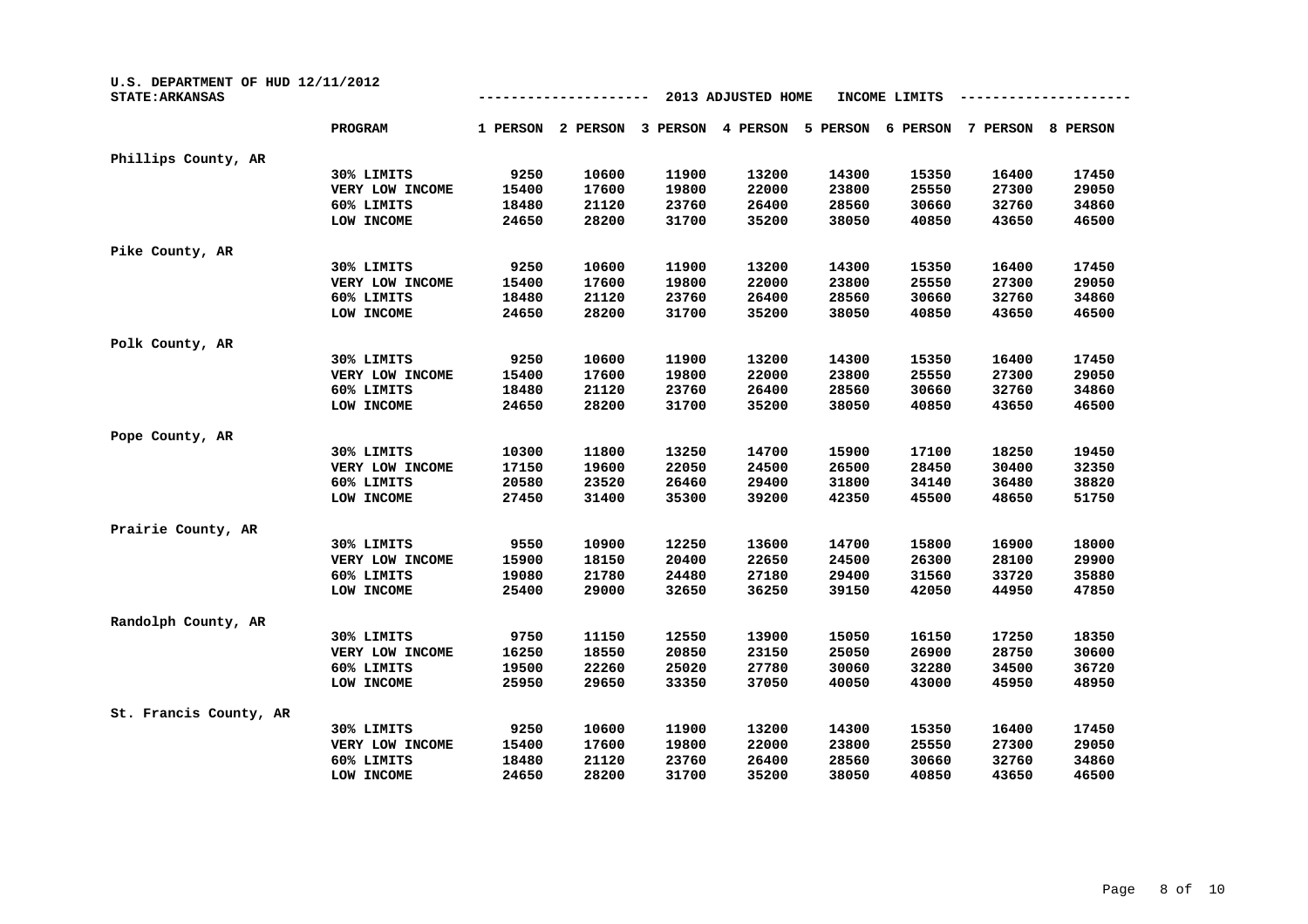| U.S. DEPARTMENT OF HUD 12/11/2012<br><b>STATE: ARKANSAS</b> |                 |          |          |          | 2013 ADJUSTED HOME |          | INCOME LIMITS |          |          |
|-------------------------------------------------------------|-----------------|----------|----------|----------|--------------------|----------|---------------|----------|----------|
|                                                             | PROGRAM         | 1 PERSON | 2 PERSON | 3 PERSON | 4 PERSON           | 5 PERSON | 6 PERSON      | 7 PERSON | 8 PERSON |
| Scott County, AR                                            |                 |          |          |          |                    |          |               |          |          |
|                                                             | 30% LIMITS      | 9250     | 10600    | 11900    | 13200              | 14300    | 15350         | 16400    | 17450    |
|                                                             | VERY LOW INCOME | 15400    | 17600    | 19800    | 22000              | 23800    | 25550         | 27300    | 29050    |
|                                                             | 60% LIMITS      | 18480    | 21120    | 23760    | 26400              | 28560    | 30660         | 32760    | 34860    |
|                                                             | LOW INCOME      | 24650    | 28200    | 31700    | 35200              | 38050    | 40850         | 43650    | 46500    |
| Searcy County, AR                                           |                 |          |          |          |                    |          |               |          |          |
|                                                             | 30% LIMITS      | 9250     | 10600    | 11900    | 13200              | 14300    | 15350         | 16400    | 17450    |
|                                                             | VERY LOW INCOME | 15400    | 17600    | 19800    | 22000              | 23800    | 25550         | 27300    | 29050    |
|                                                             | 60% LIMITS      | 18480    | 21120    | 23760    | 26400              | 28560    | 30660         | 32760    | 34860    |
|                                                             | LOW INCOME      | 24650    | 28200    | 31700    | 35200              | 38050    | 40850         | 43650    | 46500    |
| Sevier County, AR                                           |                 |          |          |          |                    |          |               |          |          |
|                                                             | 30% LIMITS      | 9250     | 10600    | 11900    | 13200              | 14300    | 15350         | 16400    | 17450    |
|                                                             | VERY LOW INCOME | 15400    | 17600    | 19800    | 22000              | 23800    | 25550         | 27300    | 29050    |
|                                                             | 60% LIMITS      | 18480    | 21120    | 23760    | 26400              | 28560    | 30660         | 32760    | 34860    |
|                                                             | LOW INCOME      | 24650    | 28200    | 31700    | 35200              | 38050    | 40850         | 43650    | 46500    |
| Sharp County, AR                                            |                 |          |          |          |                    |          |               |          |          |
|                                                             | 30% LIMITS      | 9250     | 10600    | 11900    | 13200              | 14300    | 15350         | 16400    | 17450    |
|                                                             | VERY LOW INCOME | 15400    | 17600    | 19800    | 22000              | 23800    | 25550         | 27300    | 29050    |
|                                                             | 60% LIMITS      | 18480    | 21120    | 23760    | 26400              | 28560    | 30660         | 32760    | 34860    |
|                                                             | LOW INCOME      | 24650    | 28200    | 31700    | 35200              | 38050    | 40850         | 43650    | 46500    |
| Stone County, AR                                            |                 |          |          |          |                    |          |               |          |          |
|                                                             | 30% LIMITS      | 9250     | 10600    | 11900    | 13200              | 14300    | 15350         | 16400    | 17450    |
|                                                             | VERY LOW INCOME | 15400    | 17600    | 19800    | 22000              | 23800    | 25550         | 27300    | 29050    |
|                                                             | 60% LIMITS      | 18480    | 21120    | 23760    | 26400              | 28560    | 30660         | 32760    | 34860    |
|                                                             | LOW INCOME      | 24650    | 28200    | 31700    | 35200              | 38050    | 40850         | 43650    | 46500    |
| Union County, AR                                            |                 |          |          |          |                    |          |               |          |          |
|                                                             | 30% LIMITS      | 10350    | 11800    | 13300    | 14750              | 15950    | 17150         | 18300    | 19500    |
|                                                             | VERY LOW INCOME | 17200    | 19650    | 22100    | 24550              | 26550    | 28500         | 30450    | 32450    |
|                                                             | 60% LIMITS      | 20640    | 23580    | 26520    | 29460              | 31860    | 34200         | 36540    | 38940    |
|                                                             | LOW INCOME      | 27550    | 31450    | 35400    | 39300              | 42450    | 45600         | 48750    | 51900    |
| Van Buren County, AR                                        |                 |          |          |          |                    |          |               |          |          |
|                                                             | 30% LIMITS      | 9250     | 10600    | 11900    | 13200              | 14300    | 15350         | 16400    | 17450    |
|                                                             | VERY LOW INCOME | 15400    | 17600    | 19800    | 22000              | 23800    | 25550         | 27300    | 29050    |
|                                                             | 60% LIMITS      | 18480    | 21120    | 23760    | 26400              | 28560    | 30660         | 32760    | 34860    |
|                                                             | LOW INCOME      | 24650    | 28200    | 31700    | 35200              | 38050    | 40850         | 43650    | 46500    |